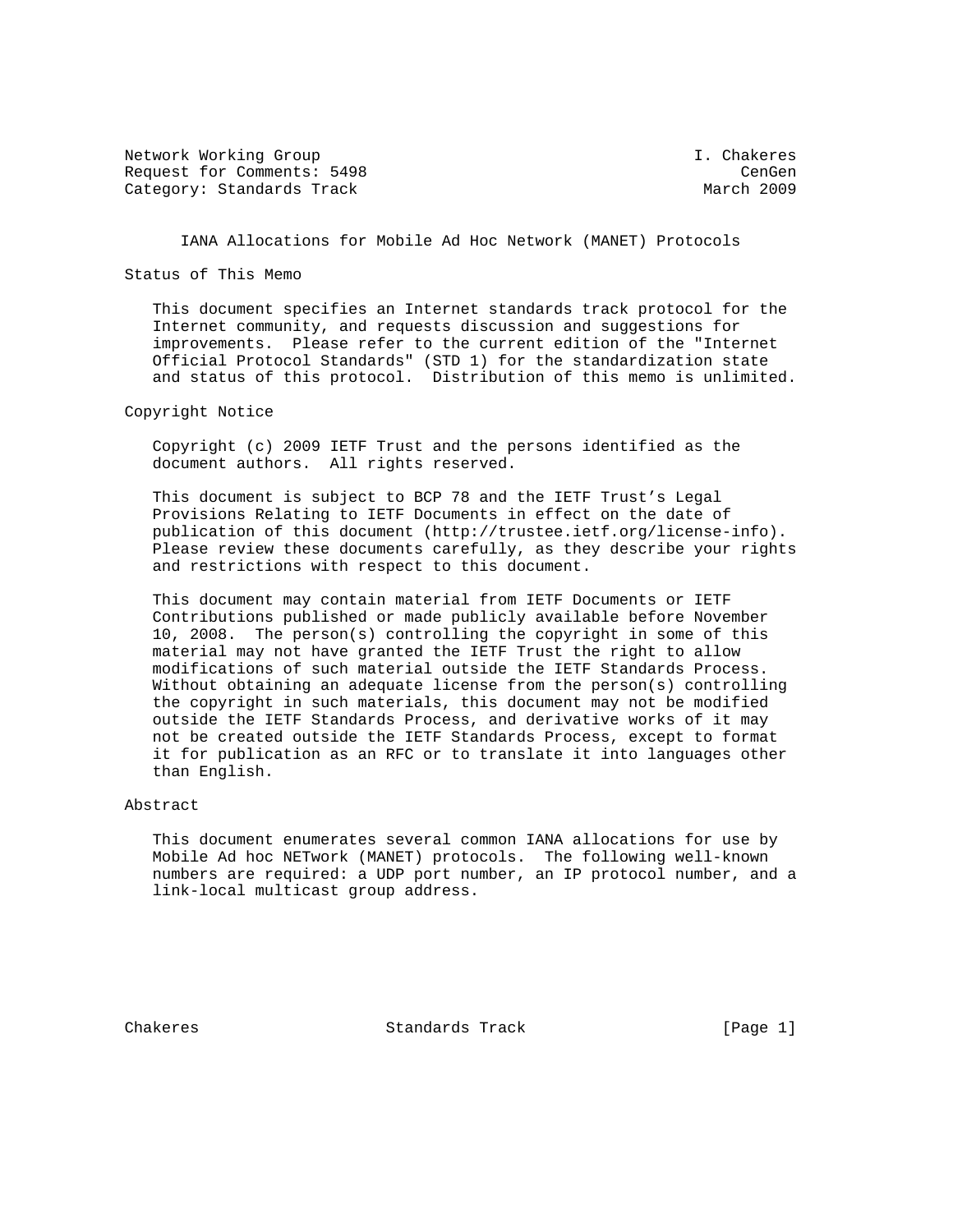Table of Contents

| 5. Link-Local Multicast Group for MANET Routers 3 |  |
|---------------------------------------------------|--|
|                                                   |  |
|                                                   |  |
|                                                   |  |
|                                                   |  |
|                                                   |  |
|                                                   |  |

## 1. Introduction

 This document enumerates several common IANA allocations for use by one or more protocols that conform to [RFC5444]. The following well-known numbers are required: a UDP port number, an IP protocol number, and a link-local multicast group address. All interoperable protocols running on these well-known IANA allocations MUST conform to [RFC5444]. [RFC5444] provides a common format that enables one or more protocols to share the IANA allocations defined in this document unambiguously.

2. Conventions Used in This Document

 The key words "MUST", "MUST NOT", "REQUIRED", "SHALL", "SHALL NOT", "SHOULD", "SHOULD NOT", "RECOMMENDED", "MAY", and "OPTIONAL" in this document are to be interpreted as described in RFC 2119 [RFC2119].

3. UDP Port Number

 MANET routers require a well-known UDP port number [IANA] to send and receive MANET routing protocol packets. The title of this UDP port is "manet". The value of this UDP port is 269.

4. IP Protocol Number

 MANET routers require a well-known IP protocol number [IANA] to send and receive MANET routing protocol packets. The title of this IP protocol number is "manet". The value of this IP protocol number is 138.

Chakeres Standards Track [Page 2]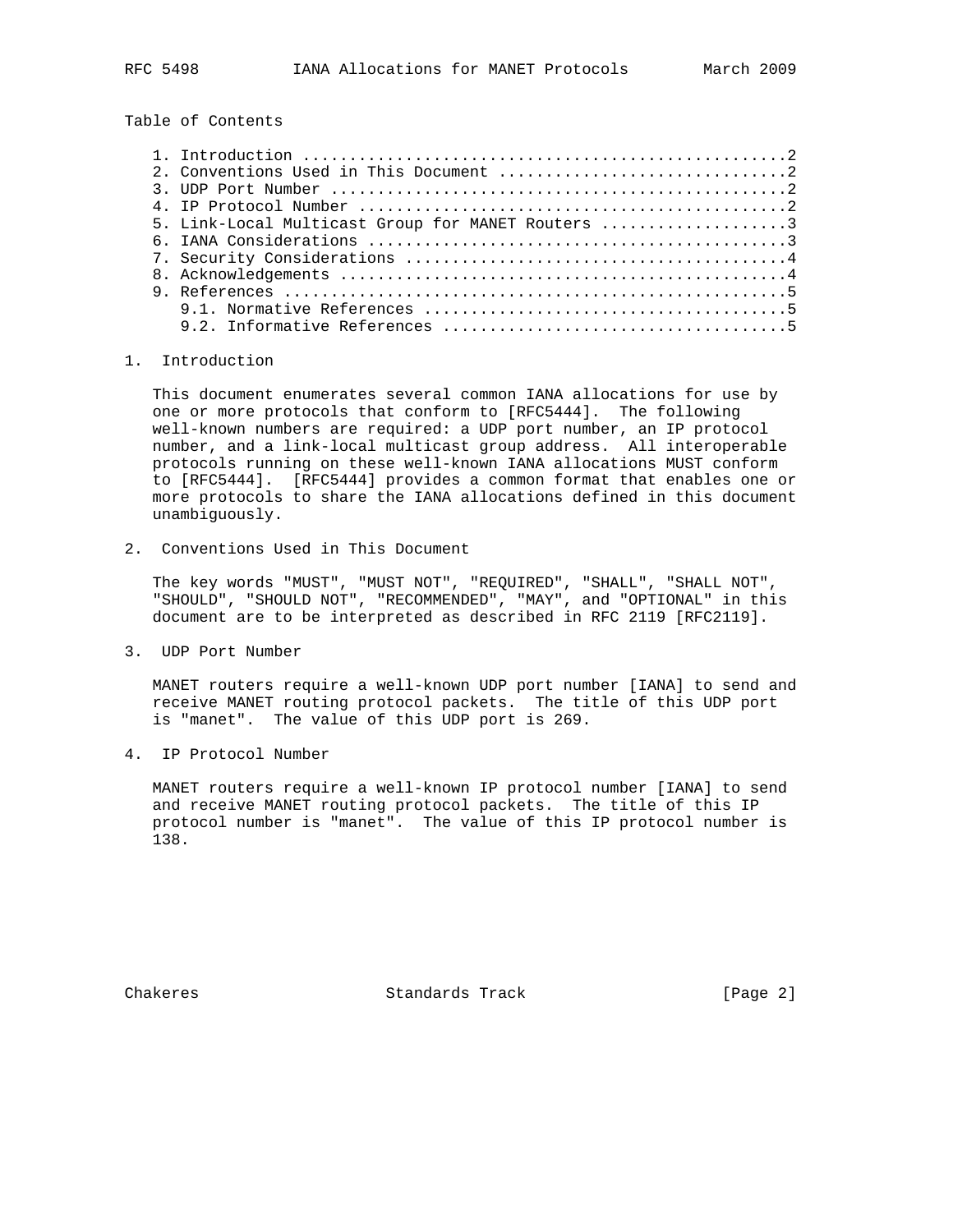5. Link-Local Multicast Group for MANET Routers

 MANET routers require a well-known, link-local multicast address [RFC4291] to send and receive MANET routing protocol packets. The name of the multicast address to reach link-local (LL) MANET routers is "LL-MANET-Routers".

 For IPv4, a well-known, link-local scope multicast address is required. The address for LL-MANET-Routers is 224.0.0.109.

 For IPv6, a well-known, link-local scope multicast address is required. The address for LL-MANET-Routers is FF02:0:0:0:0:0:0:6D.

6. IANA Considerations

 This document enumerates several common IANA allocations for use by one or more protocols that conform to [RFC5444]. Specifically, the following well-known numbers have been assigned: a UDP port (Section 3), an IP protocol number (Section 4), and a link-local multicast group address (Section 5).

Action 1:

 IANA has made the following assignments in the "PORT NUMBERS" registry:

sub-registry "WELL KNOWN PORT NUMBERS"

 Keyword Decimal Description References ------- ------- ----------- --------- manet 269/udp MANET Protocols [RFC5498]

Action 2:

 IANA has made the following assignments in the "PROTOCOL NUMBERS" registry:

sub-registry "WELL KNOWN PORT NUMBERS"

 Keyword Decimal Description References ------- ------- ----------- --------- manet 138 MANET Protocols [RFC5498]

Chakeres Standards Track [Page 3]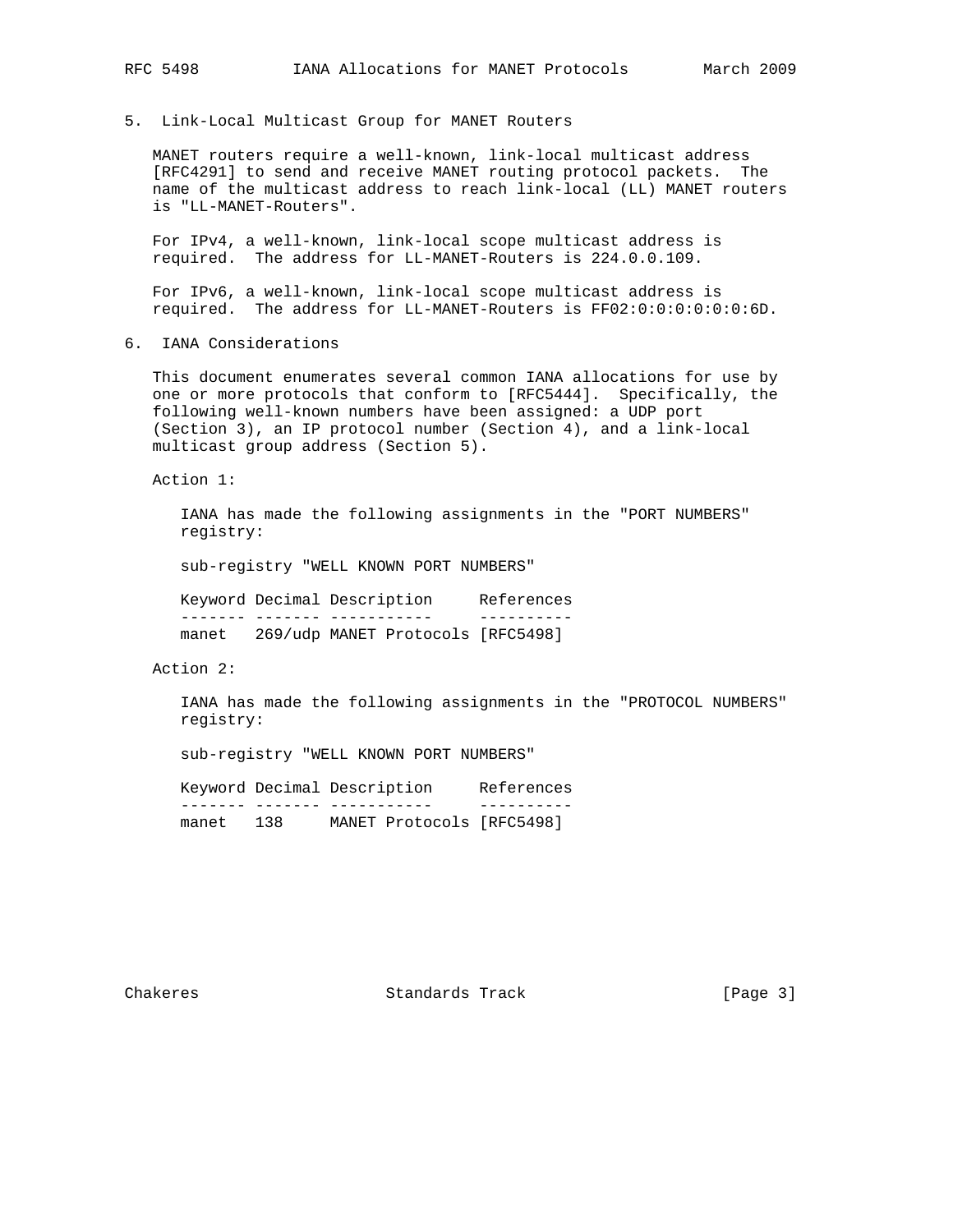Action 3:

 IANA has made the following assignments in the "Internet Multicast Addresses" registry:

 sub-registry "224.0.0.0 - 224.0.0.255 (224.0.0/24) Local Network Control Block"

224.0.0.109 LL-MANET-Routers [RFC5498]

Action 4:

 IANA has made the following assignments in the "INTERNET PROTOCOL VERSION 6 MULTICAST ADDRESSES" registry:

sub-registry "Fixed Scope Multicast Addresses"

sub-sub-registry "Link-Local Scope"

FF02:0:0:0:0:0:0:6D LL-MANET-Routers [RFC5498]

7. Security Considerations

 This document specifies only well-known numbers for protocols that conform to [RFC5444], and it not does not specify the protocols that carry the information across the network. Each protocol using these well-known numbers may have its own set of security issues, but those issues are not affected by using the IANA allocations specified herein.

 The security issues associated with possibly operating multiple cooperating protocols using the same IANA assignments (e.g., UDP port) MUST be addressed in each protocol's specification.

8. Acknowledgements

 Fred Templin, Bill Fenner, Alexandru Petrescu, Sam Weiler, Ross Callon, and Lars Eggert provided valuable input to this document.

Chakeres **Standards Track** [Page 4]